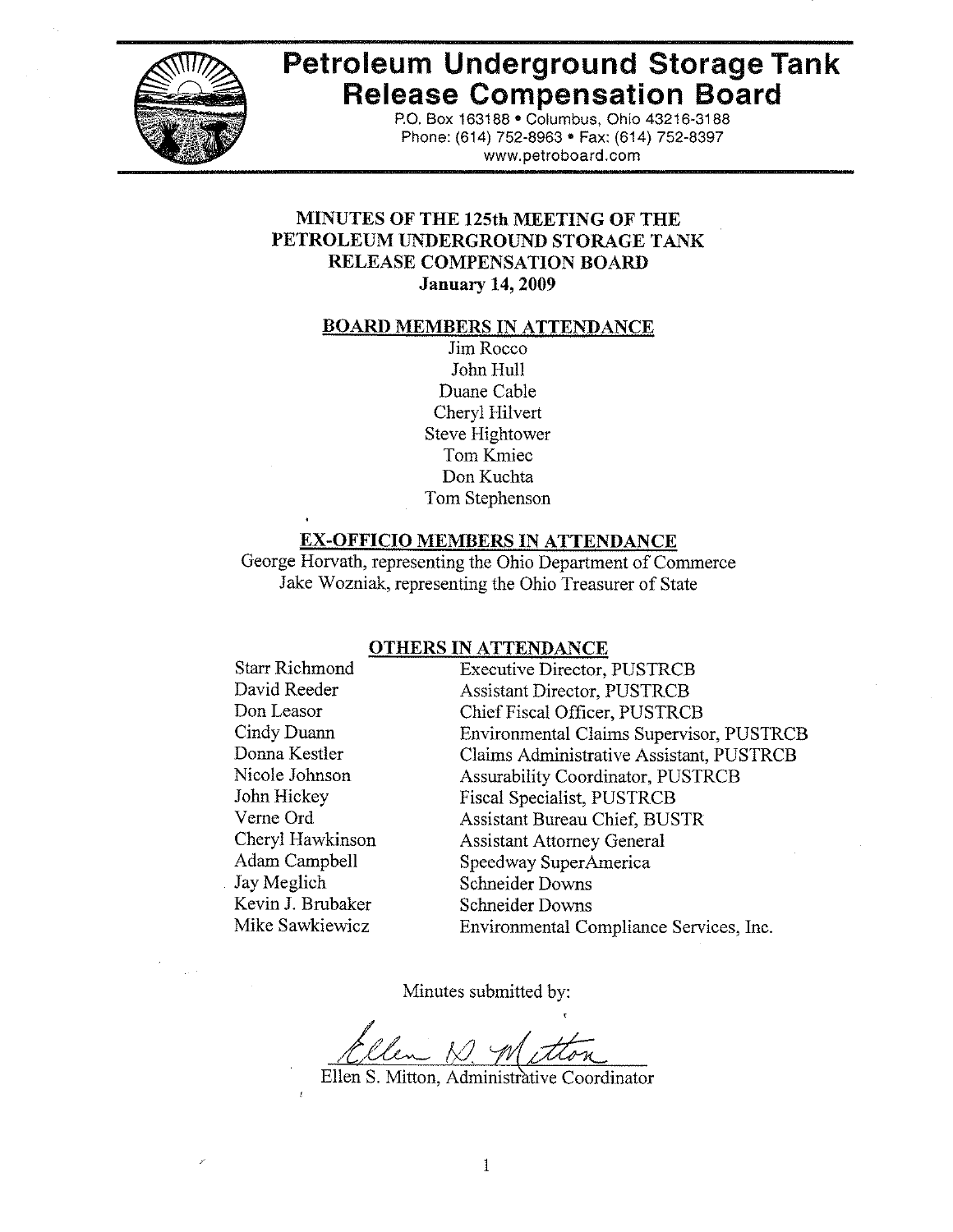# **Call To Order:**

Chairman Rocco convened the one hundred twenty-fifth meeting of the Petroleum Underground Storage Tank Release Compensation Board on Wednesday, January 14, 2009, at 10:07 a.m. The following members were in attendance: Jim Rocco; John Hull; Duane Cable; Tom Stephenson; Steve Hightower; Mayor Don Kuchta; Cheryl Hilvert; Tom Kmiec; George Horvath, representing Director Kimberly Zurz, Ohio Department of Commerce; and, Jake Wozniak, representing Richard Cordray, Ohio Treasurer of State.

Chairman Rocco stated that paragraphs two and three of the BUSTR report on page two of the November 12, 2008, previously distributed unapproved minutes referenced an OPMCA meeting. Chairman Rocco said that the meeting was actually held by the Ohio Petroleum Contractors Association (OPCA) and noted that the minutes now before the Board include the correction. He asked if there were any comments, questions, or discussions regarding the minutes from the November board meeting and there were none. Mr. Hull moved to approve the minutes. Ms. Hilvert seconded the motion. A vote was taken and eight members voted in the affirmative. Messrs. Cable and Wozniak abstained. The motion carried.

## **BUSTR Report:**

Chairman Rocco called upon Mr. George Horvath, Bureau Chief, BUSTR, to present the BUSTR report.

Mr. Horvath stated that BUSTR is on track to meet the Energy Act's requirement which mandates the on-site inspection of each underground storage tank (UST) in Ohio every three years. He said that to date there had been inspections at 2,953 facilities with approximately 5,018 facilities remaining for inspection. Mr. Horvath said that as a result of a reassignment of staff to another area to address corrective action enforcement, more cases of notifications of violation are being addressed and, although some facilities have been in the "pipe-line" for several years, more sites are being referred to the Attorney General's office. He stated BUSTR is also focusing on sites which need to be in corrective action.

Mr. Horvath said the BUSTR Rule Revision Advisory Committee, consisting of UST owners and/or operators and other interested parties in Ohio, is tentatively scheduled to meet February 11, 2009. The areas that need addressed are training, secondary containment, and delivery prohibition or "red tagging."

Mr. Horvath said there are currently 3,972 active tank owners representing 7,973 registered facilities and a total of 23,129 registered tanks. He said BUSTR had a total of 3,148 active releases and a total of 1,138 active closures.

#### **Financial Report:**

Chairman Rocco called upon Mr. Don Leasor, Chief Fiscal Officer, to present the Financial Report.

Prior to his report, Mr. Leasor introduced Mr. Jay Meglich and Mr. Kevin Brubaker from Schneider Downs to discuss the 2008 fiscal year audit. Mr. Leasor indicated that a copy of the final draft audit had been mailed to each Board member in late December, allowing each member to read through the audit and return comments to him in a timely manner. He said that as a result of the Board members' expeditious feedback, the 2008 fiscal audit had been forwarded to the State Auditor by the December 31, 2008, deadline.

Mr. Meglich stated that this is Schneider Downs' final audit with the Board, as the five-year contract expires with this audit. He stated that with the cooperation and professionalism of the Board, five audits had been finalized within the last three years, including the 2008 report presented today.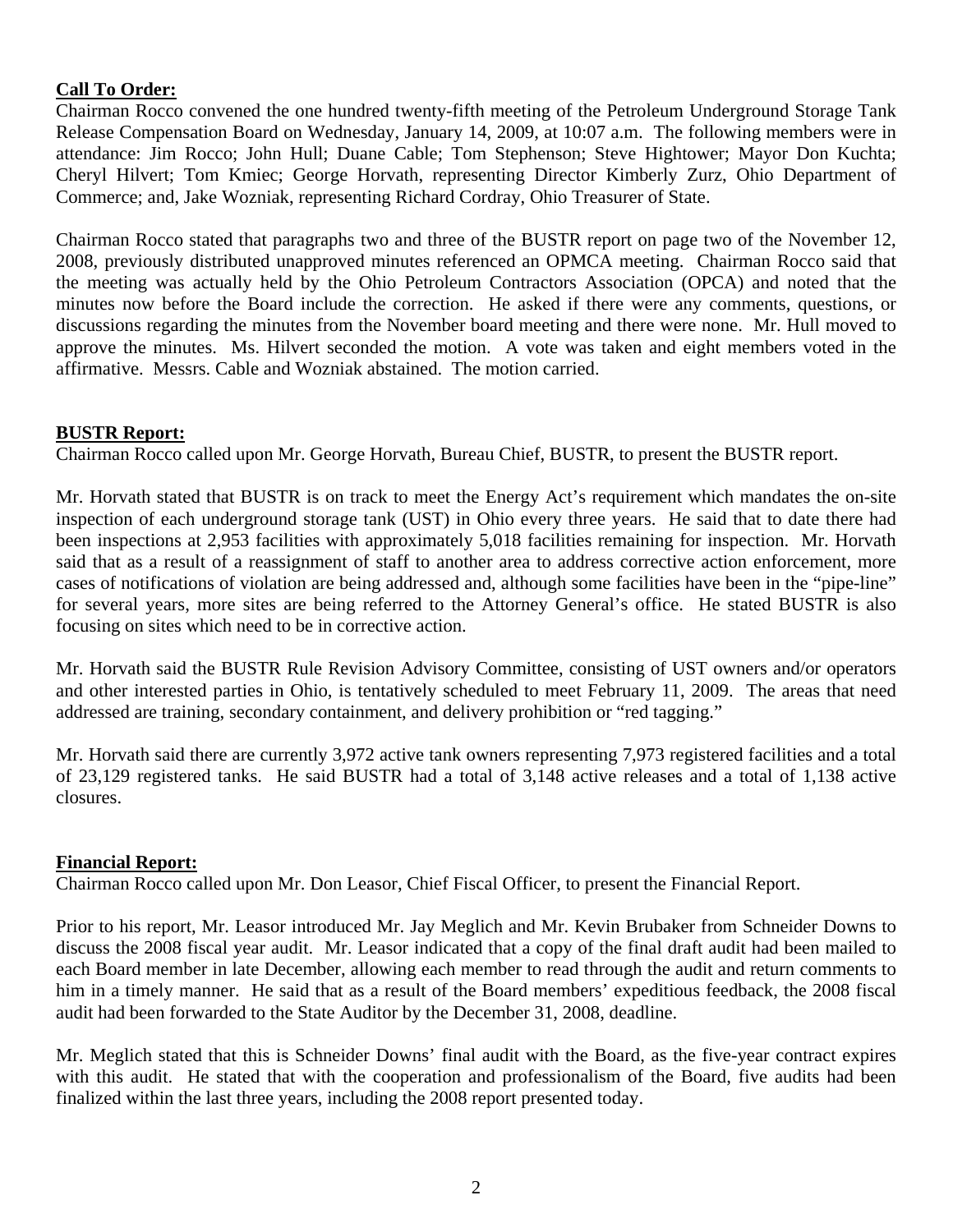Mr. Brubaker was called upon to present a summary of the 2008 audit and financial report. He said that Schneider Downs conducted their audits in accordance with auditing standards generally accepted in the United States and the standards applicable to financial audits contained in *Government Auditing Standards,* issued by the Comptroller General of the United States. Mr. Brubaker said the audit included assessing the accounting principles used and the significant estimates made by management as well as evaluating the overall financial statement presentation. He stated that in their opinion, the financial statements audited present fairly the financial position of the Board as of June 30, 2008.

Mr. Brubaker stated Schneider Downs had identified one significant deficiency in internal control. However, this does not rise to the level of a material weakness. The deficiency relates to management's ability to produce a detailed accounts receivable aging schedule which could result in management making estimates relating to collectible accounts that may result in less accurate estimations of collectability. This issue was also identified in the 2007 audit. Mr. Brubaker noted that as a result of that deficiency, management modified the method historically used to estimate the Board's uncollectible accounts, and that management had fully implemented database and procedural changes for fiscal year 2009.

Chairman Rocco noted that as a result of BUSTR's enhanced focus on their enforcement program, the Board's claims reserve estimate had increased by approximately \$3 million for the first time in several years. He said this most likely is due to the fact that older releases, some going back to the early 1990s, are being re-evaluated and owners are once again submitting claim packages for releases that had been inactive for many years. Chairman Rocco said he had written an article for the OPMCA that would summarize this process and a copy would be mailed to each Board member when it became available.

Mr. Leasor stated that as discussed earlier, the contract with Schneider Downs had ended, and the Board is required to begin the Request for Proposal (RFP) process for the next audit cycle. He stated that as in previous years, the staff requests a volunteer from the Board to assist in the proposal selection process. Mr. Leasor said Mr. Chris Geyer volunteered.

Mr. Leasor said that the October and November financials were mailed to each member. He asked if there were any questions or concerns to be discussed. Hearing none, he began his report with the November figures.

Mr. Leasor said that as of November 30, 2008, the unobligated account balance is approximately \$11.47 million. He said that there is an additional amount of just under \$7 million remaining in the obligated account that is set aside for fiscal year 2009 claim settlement payments, and the debt service account is a little over \$7 million.

Mr. Leasor said to date there had been approximately \$14.36 million in tank fees collected, representing 97 per cent of the \$14.7 million budgeted for the 2008 program year.

He noted that the claims expense for November was approximately \$803,000. Mr. Leasor said that as of November 30, 2008, \$4.8 million had been paid for claims this fiscal year.

Mr. Leasor stated that with the exception of cyclical items such as postage, printing and copying, and the trustee expense, all other expense line items are on target for the end of the first quarter.

# **Claims Report:**

Chairman Rocco called on Ms. Cindy Duann, Environmental Claims Supervisor, to present the claims report. Ms. Duann said that currently the total maximum liability of in-house open claims is approximately \$27 million.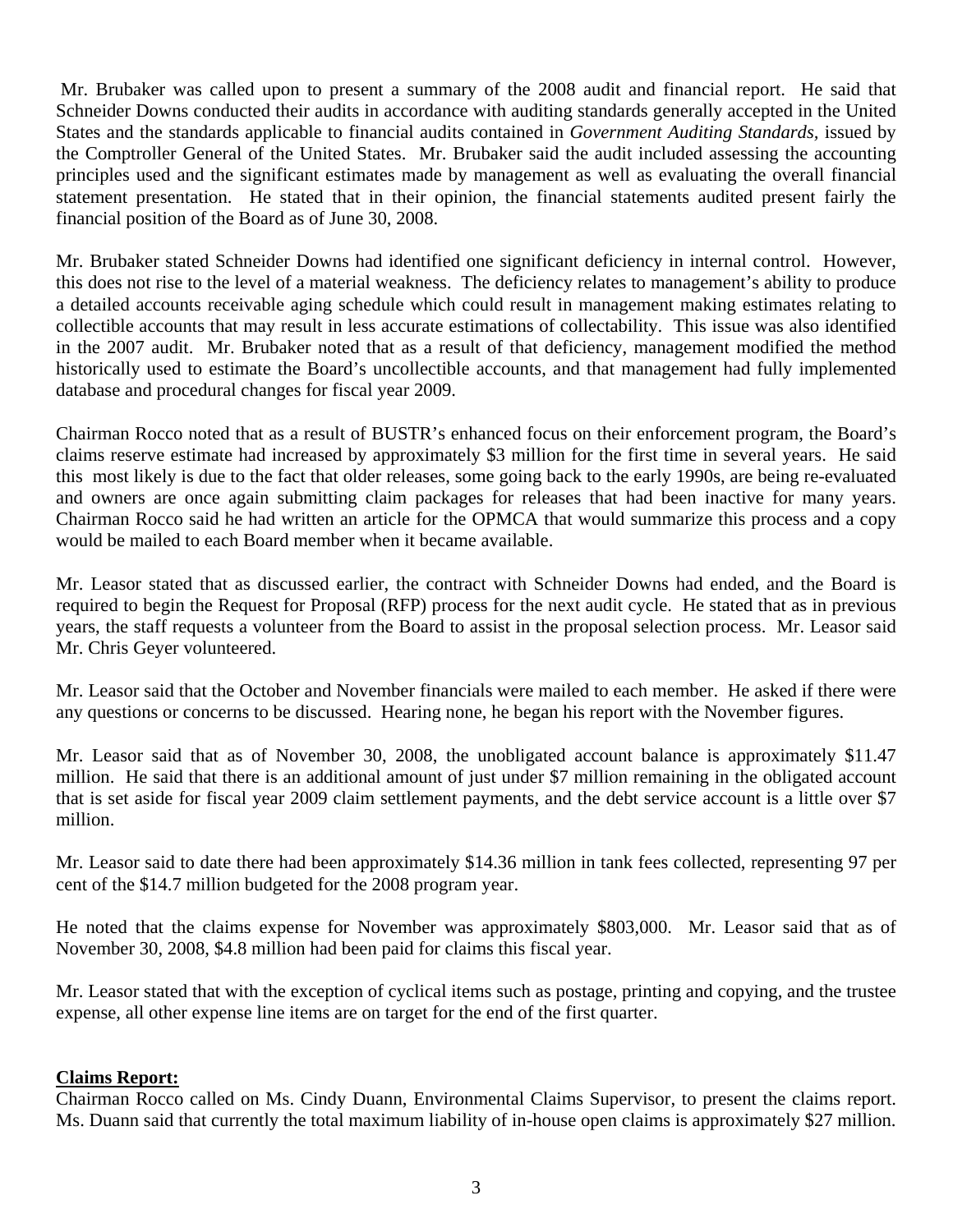She said this amount had decreased from the last report by approximately \$2 million due to a lump sum settlement payment. She said using the historical claim payout of 65 percent, the actual anticipated claim liability of unpaid claims is about \$17.5 million. Ms. Duann said that 1,732 fund eligible sites had received an NFA and the average cleanup cost per NFA site is \$122,723; noting an increased amount of approximately \$1,300 per site as a result of the inclusion of 31 new NFA sites.

Ms. Duann said there are currently 41 claims under appeal. She stated that 76 percent of these claims appealed are from ten individual tank owners represented by the same consultant. Ms. Duann said that settlement addendums had been issued for many of these appeals and we are waiting for more information from the tank owners for some appeals.

She said that in December a total of 190 claims had been settled, which included the lump sum settlement payment of \$1.82 million to a major oil company. This lump sum claim payment settled 136 claims, which had a total net value of approximately \$3 million.

Ms. Duann said that in the last six months a monthly average of 70 claim packages had been received and the staff settled an average of 79 claims per month. She said that the total claim settlement offer to date is \$4.6 million. She said that the average payout rate in this program year is at 66.6 percent.

Ms. Duann said the Board had received a total of 52 eligibility applications so far this program year, averaging nine applications per month and an average of nine applications had been determined monthly. She stated that the current eligibility approval rate is at 73 percent. Ms. Duann said that the eligibility approval rate had improved over the past six program years, noting an increase from 61 percent in program years 2003 and 2004 to above 70 percent in program years 2007 and 2008. She said currently there are 21 eligibility applications awaiting review.

Ms. Duann said the Board had received 82 cost pre-approval applications during the first half of this program year, averaging 14 per month. She said 106 applications had received a response, averaging about 18 per month. Ms. Duann stated that currently there are 49 cost pre-approval applications in-house for review.

# **New Business**

# *Certificate of Coverage Ratification*

Chairman Rocco called upon Ms. Richmond to present for ratification by the Board the lists of owners who, since the last Board meeting, had either been issued or denied a Certificate of Coverage.

Ms. Richmond explained that behind Tab 5 there are two lists of owners. The first is a listing of owners who had been issued a program year 2007 Certificate of Coverage; and, behind the blue divider page, a listing of owners who had been denied a program year 2007 Certificate of Coverage. She said that behind Tab 6 there is a list of owners who had been issued a program year 2008 COC. Ms. Richmond said no owners had been denied a program year 2008 COC since the November meeting.

Ms. Richmond said that the process used to review the fee applications and issue or deny a Certificate of Coverage included a review for completeness to determine that full payment had been made, financial responsibility was demonstrated, and BUSTR registration was complete. In a second level of review, BUSTR registration data is considered to determine whether tanks for which coverage is sought are in compliance with BUSTR rules. Ms. Richmond said if there are no issues, the facility receives a Certificate of Coverage.